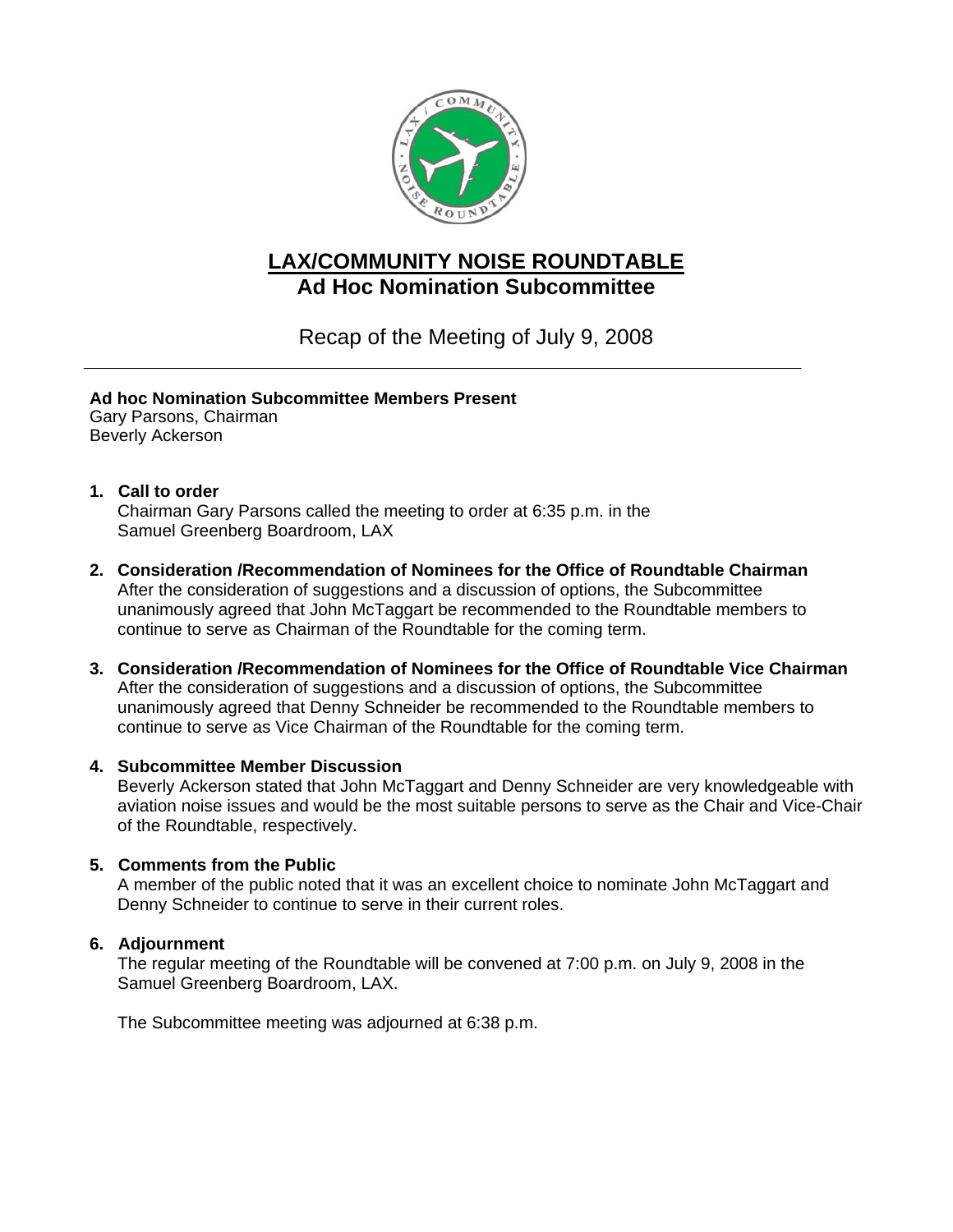

# **LAX/COMMUNITY NOISE ROUNDTABLE**

# Recap of the Regular Meeting of July 9, 2008

#### **Roundtable Members Present**

John McTaggart, Chairman, Representing LA County Fourth District Supervisor Don Knabe Denny Schneider, Vice Chair, Westchester/Playa Del Rey Neighborhood Association Carl Jacobson, Councilman, City of El Segundo Gary Parsons, Councilman, City of Hawthorne Blake LaMar, Representing the City of Palos Verdes Estates Chad Molnar, Representing LA City Councilman Bill Rosendahl Tung Nguyen, City of Monterey Park Roy Hefner, Alternate, LAX Area Advisory Committee Beverly Ackerson, PANIC Yvonne Bedford, Alternate, Ladera Heights Civic Association Tony DiBernardo, FAA ATC Tower Steve May, FAA Western-Pacific Region District Office Michael DiGirolamo, LAWA Bob Holden, LAWA, Acting Roundtable Facilitator David Chan, LAWA

#### **1. Call to order**

Roundtable Chairman John McTaggart called the meeting to order at 7:04 p.m. in the Samuel Greenberg Boardroom at LAX.

#### **2. Report from the ad hoc Nomination Committee**

Councilman Gary Parsons presented the recommendations of the Nomination Subcommittee. For the office of Roundtable Chairman, the Subcommittee recommended John McTaggart. For the office of Vice Chairman, the Subcommittee recommended Denny Schneider.

#### **3. Election of Roundtable Officers for Two-Year Terms**

The Roundtable members accepted the recommendations of the Nomination Subcommittee and unanimously approved the appointments of John McTaggart as Chairman and Denny Schneider as Vice Chairman for a two-year term ending in July 2010.

#### **4. Presentation on Aircraft In-Flight Procedures**

Mr. David Chan provided a PowerPoint presentation of statistical information on aircraft in-flight procedures that are listed in the Work Program. The following is a summary of the key points of the presentation.

#### Work Program item I.A. - Extended Downwind Approach

It was noted that the number of over flights over the City of Monterey Park from 2005 to 2006 has increased by 49%. This is mainly due to the fact that the south outboard runway was closed in 2006 for relocation to allow space for construction of a center taxiway. The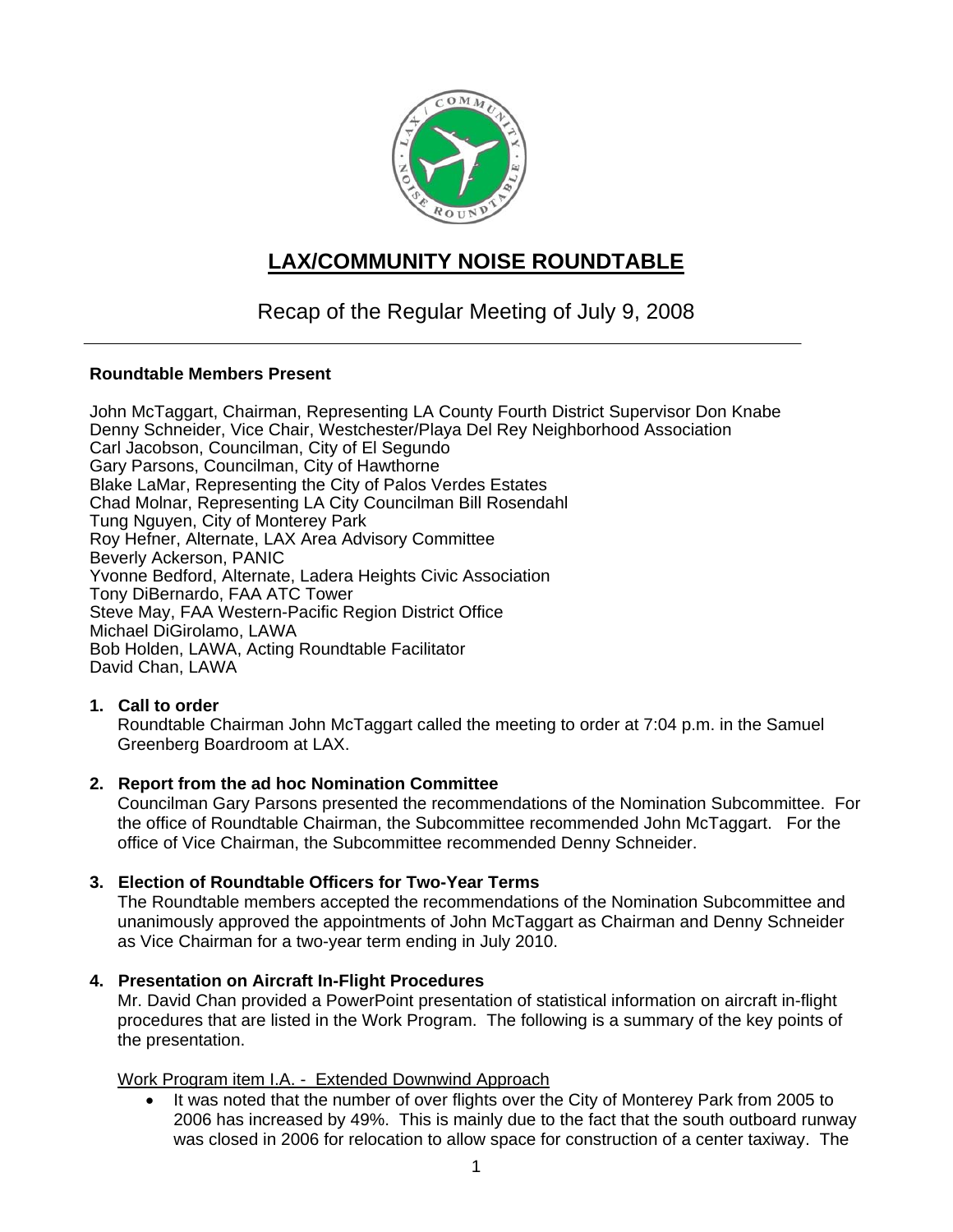closure caused arrival traffic to shift to the north which, in turn, caused the increase in the number of over flights. From 2006 to 2007, there was a continual increase of 18%, which was due to the shift of traffic to the north complex as a result of the weekend closure of the south inboard runway (25R) for ongoing construction of the center taxiway.

- It was also noted that for the month of November 2007 there was an increase in the number of over flights over Monterey Park due to a long period of low visibility condition. The figures drop back to normal range from December 2007 to February 2008. From March to May of 2008, there was a gradual increase from month to month, which also occurred on the same months of the previous year.
- Majority of the aircraft over flying Monterey Park are at an altitude between 2400 ft. and 3000 ft. MSL.
- Between the hours of 0000 and 0630, there are minimal overflights over the City of Monterey Park because LAX is in over-ocean operations where aircraft are arriving and taking off over the ocean.

Work Program item I.D. – Aircraft Arrivals Outside Regular Approach Paths "Short Turns"

- From 2005 to 2006, there was a reduction of 38% in the number of short turn arrivals because of the closure of the south outboard runway that caused the shift of arrival traffic to the north runways. This shift of traffic limited the space required by pilots to maneuver the short turn approach.
- There was a decrease of 15% in the number of short turn arrivals from 2006 to 2007.
- A map was shown to display the locations of Baldwin Hills, Windsor Hills/View Park and Ladera Heights in relations to the airport along with flight tracks for the short turn approach.
- Denny Schneider inquired about the altitude for this approach. Altitude information for this operation was not available at the time, but will be made available on future presentation.

## Work Program item I.B. – Missed Approach/Go-Around

- There was a noticeable reduction in the number of go-around operations from 2000 to 2001 and from 2005 to 2006. The numbers remained at fairly the same level from 2006 to 2007.
- Go-around operations between the north and south runways remained comparatively balance from year to year.
- Carl Jacobson requested information on aircraft that do not maintain runway heading during go-around operations.

Work Program item II.A – East departures during Over Ocean Operations

- East departure operations occurring between midnight and 6:30 a.m. reached the peak level in 2004 with 125 operations due to the heavy Pacific storms that existed that year.
- From 2005 to 2007, the number of non-conforming east departures ranged from 55 to 80 annually.
- It was also noted that for the months of October 2007 and March 2008, there was an increase of non-conforming east departures. The majority of these occurred on weekends when the south inboard runway (25R) was closed, which caused aircraft to depart to the east on the outboard runway due to its shorter length along with existing slight tailwind condition.

Work Program item II.B – Early turns of aircraft departing to the west

- There were significant reductions of early turn operations on the north side in 2006 and continuing through 2007. One of the factors for decrease is that most of the commuter airlines have been switching turboprop aircraft to regional jets. Majority of the early turns to the north are conducted by turboprop aircraft.
- On the south side, early turn operations increased by 45% from 2005 to 2006 because of the closure of south inboard runway and partially due to the RNAV procedures.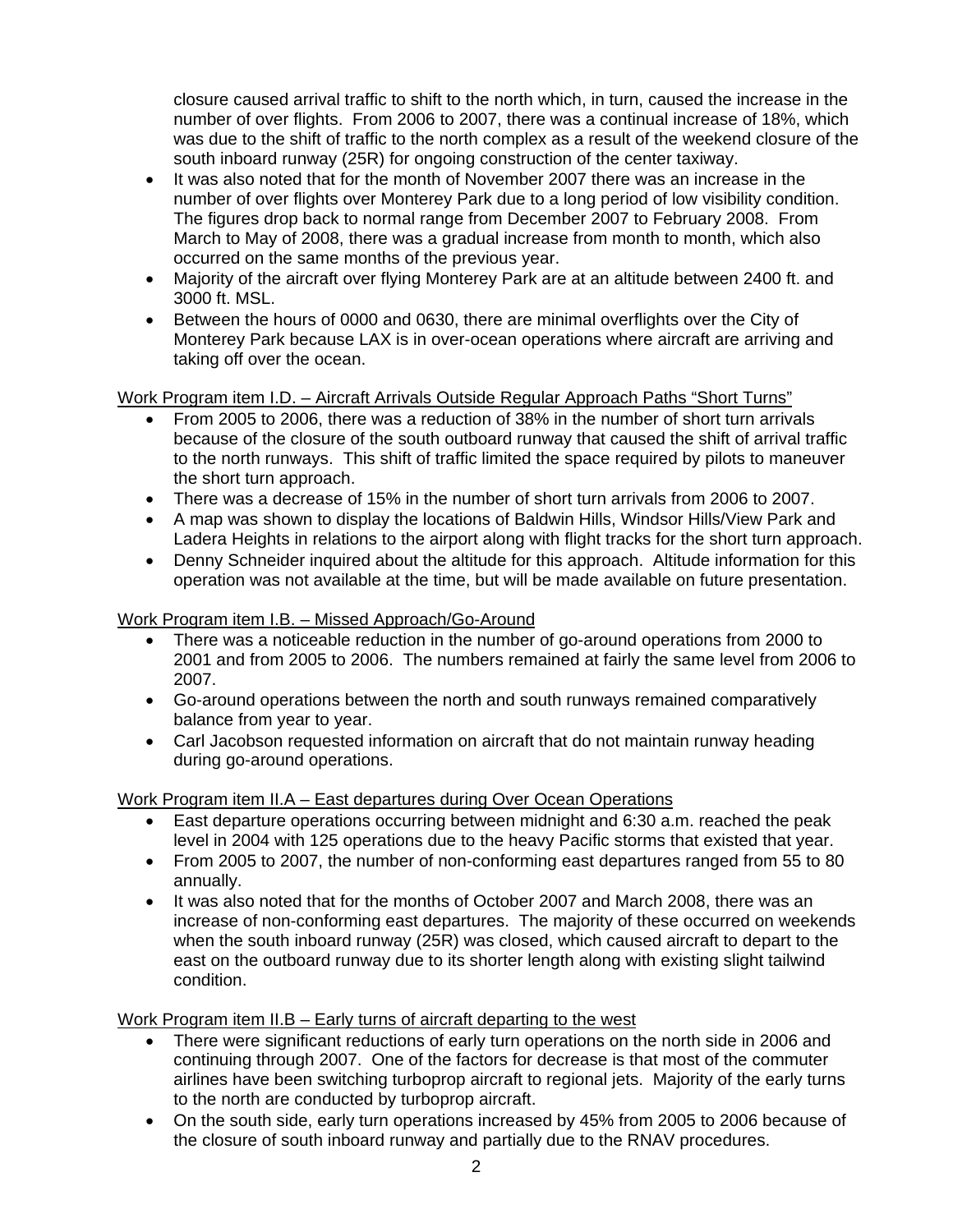- From 2006 to 2007, there was a further increase of 72% in the number of south early turns, in which majority of these are departures from RWY 25L.
- It was noted that there is a reduction of south early turns from March to May of 2008. In June 2008, RWY 25R was closed from 1AM to 7AM to expedite the completion of the South Airfield Improvement Project. This project is now completed, and in July the number of RWY 25L departures should decrease.
- Tony DiBernardo inquired on how LAWA determine if the early turn is initiated by the pilot or instructed by FAA. Mr. Chan replied that LAWA staff listens to the radio communication between the pilot and FAA ATC. If no instruction is given by the FAA to turn early, then it is assumed that the early turn was initiated by the pilot. Mr. Holden added that early turns may also cause by wind drift. A monthly early turns report is distributed to the FAA tower and the airlines, and owners of GA aircraft are notified by letter.

### Work Program item II.D – Improperly flown loop departures

- It was noted that one missed loop departure operation can cause overflight over several communities. The total number of missed loop departures that was previously reported consisted of count of community overflights resulted from missed loop departure operations. To provide a more accurate representation, the total missed loop numbers have been revised to show count of the operations instead of the community overflights.
- It was noted that there was an increase of loop departures that over flew the beach communities of Manhattan Beach, Hermosa Beach, and Redondo Beach for the month of December 2007 and January 2008. This increase is caused by several periods of high northerly winds.
- Tony DiBernardo inquired about the minimum altitude requirement for aircraft that re-cross the shoreline. Mr. Bob Holden stated that the loop departure procedure requires aircraft to cross the LAX VOR at or above 10,000 ft. Mr. DiBernardo stated that FAA will allow pilots to re-cross the shoreline at a point other than the VOR if the aircraft are at high altitudes. This is a service that FAA provides to assist the airlines in saving fuel. Mr. Holden stated that loop departures that over fly the communities are still a concern for Mike Cassidy.
- Another graph was added to show the percentage ratio of the missed loop compared to the total loop operations, which is at an annual average of 10%.

#### Work Program item II.C – Turboprop community over flight

- The number of overflights by turboprop aircraft of the Palos Verdes Peninsula has decreased annually from 2000 to 2007 with monthly figures remained consistently at between 500 and 700.
- It was noted that the JEDDD RNAV departure procedure, which re-routes southbound turboprop aircraft further offshore from PV by two miles, was published in April 2008. Mr. Chan stated that he recently contacted the two commuter carriers at LAX, American Eagle and Skywest, to determine if the procedure is in use. American Eagle is currently operating 7 turboprop aircraft that do not have the required equipment to fly RNAV procedures. However, those turboprop aircraft will be replaced by regional jets in November 2008. Skywest is currently not using the JEDDD procedure. A call to Walter White later revealed that although the JEDDD procedure was published, some work is still needed to be done before the procedure can be utilized, which he anticipates to be by end of 2008.

#### **5. Status Reports**

• Update on LAX Part 161 Study – Mr. Holden stated that the aircraft fleet mix forecast report, which is one of the elements for the study, is still in draft form with additional revisions requested by LAWA to include air traffic information pertaining to evening, nighttime, and early morning hours. One of the issues that is causing delays in providing this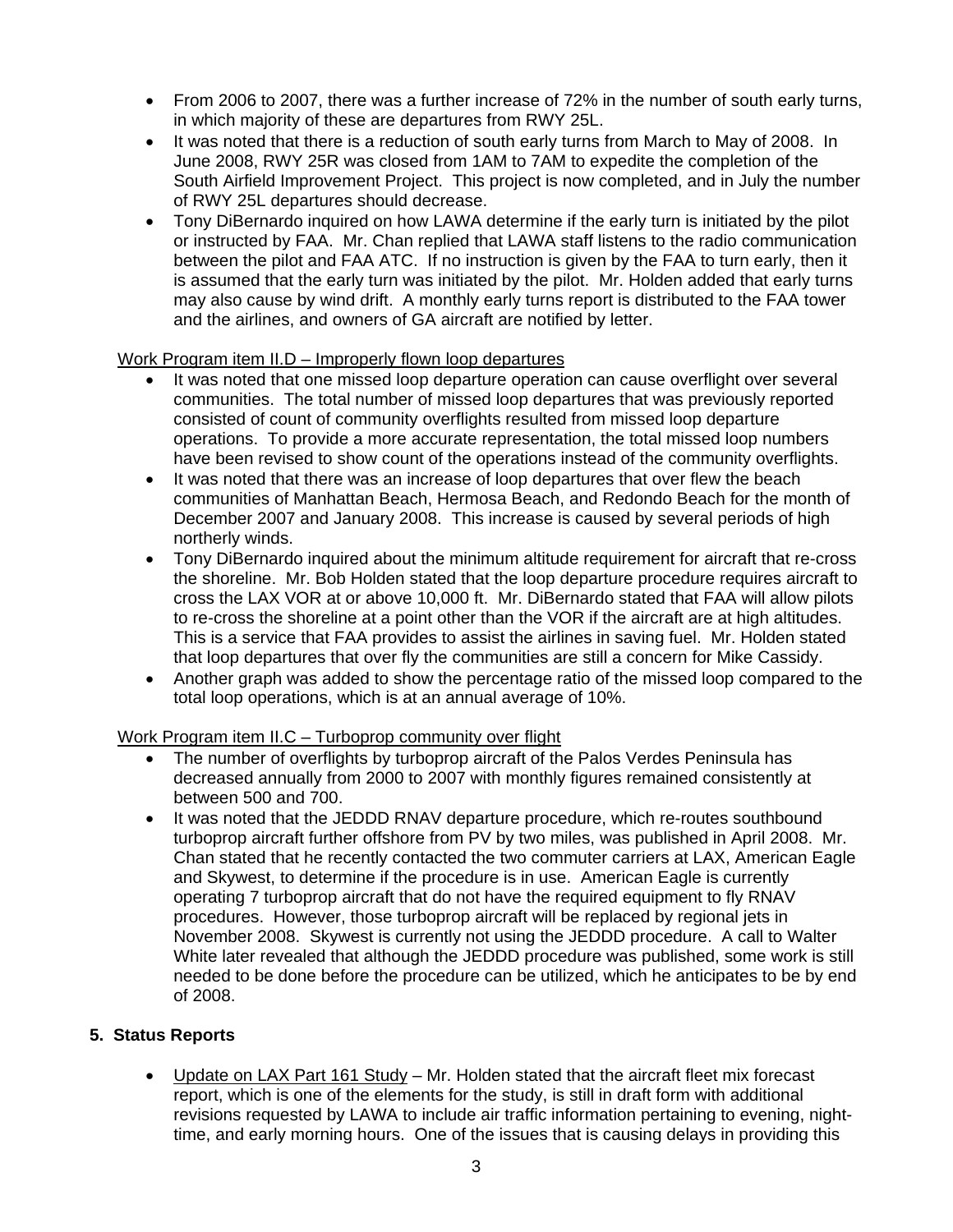report is that the scheduled departure time information listed in the Official Airlines Guide (OAG) is the time that the aircraft leave the gate, not the actual wheels-up time. This causes difficulty in forecasting the operations during the aforementioned specific time periods. The consultants will be performing additional analyses on this issue. In addition, the consultants are still encountering problems factoring the effect of increasing prices for jet fuel on the forecast. The work on the LAX Part 161 will recommence once the revised fleet mix is available.

Mr. Michael DiGirolamo provided information on the status of the aviation industry as a result of the increasing price of jet fuel.

- Many airlines are pulling out service in the U.S. and by September 2008, there will be 73 airports without commercial air service and that number will increase to 100 by December 2008.
- At LAX the current average number of daily commercial operations is at 1650. It is expected that the number will drop to 1500 by the end of 2008 and will reduce even further to 1400 by next summer.
- Express Jet decided to cease service at LA/ONT airport effective September 2, 2008.
- Southwest, the current low-price leader, experienced a decrease in load factor of 3%.
- United is expected to cease all services by end of 2008 or early 2009.

Mr. DiGirolamo stated that because of these significance changes and the uncertainty of the aviation industry, it is very difficult to forecast fleet mix. The good news is that it will be quieter at LAX because of the reduced operations.

Mr. Denny Schneider inquired on the status of requesting air carriers to provide documentation, to serve as a deterrent, when they depart to the east while LAX is in Westerly or Over-Ocean operations. Bob Holden replied that LAWA is in the process of sending a memo to the City Attorney to draft an ordinance requiring airlines to provide the aforementioned documentation.

• Update on BUR Part 161 Study – Mr. Holden stated that the FAA has provided comments on proposed night-time curfew at Bob Hope Airport through the Part 161 process. FAA's comments suggested that the airport's cost/benefit analysis did not meet several of the 6 statutory requirements of the Part 161 Study. It was noted this was not a final decision of the FAA. In addition, according to the latest issue of Airport Noise Report, it noted that the airport authority governing Bob Hope Airport may not pursue the proposed curfew through the Part 161 process but instead through the legislative route.

The Los Angeles City Council is still deciding to either support or oppose the proposed curfew at Bob Hope Airport.

Bob Hope Airport has also posted several comments on the Part 161 Study on its web site made by recognized community groups, local government agencies and others. It should be noted that the letter containing comments made by the Roundtable has been posted on the [www.bobhopeairport.com](http://www.bobhopeairport.com/) web site.

Mr. Chad Molnar suggested that there should be a regional curfew restriction for all airports in Southern California except for LAX due to its large volume of international flight operations. Majority of the members disagreed with Mr. Molnar's suggestion.

• Progress on RFP for Roundtable Facilitator - Mr. Holden stated that after a thorough review of the written proposals and completion of the oral interviews for Roundtable